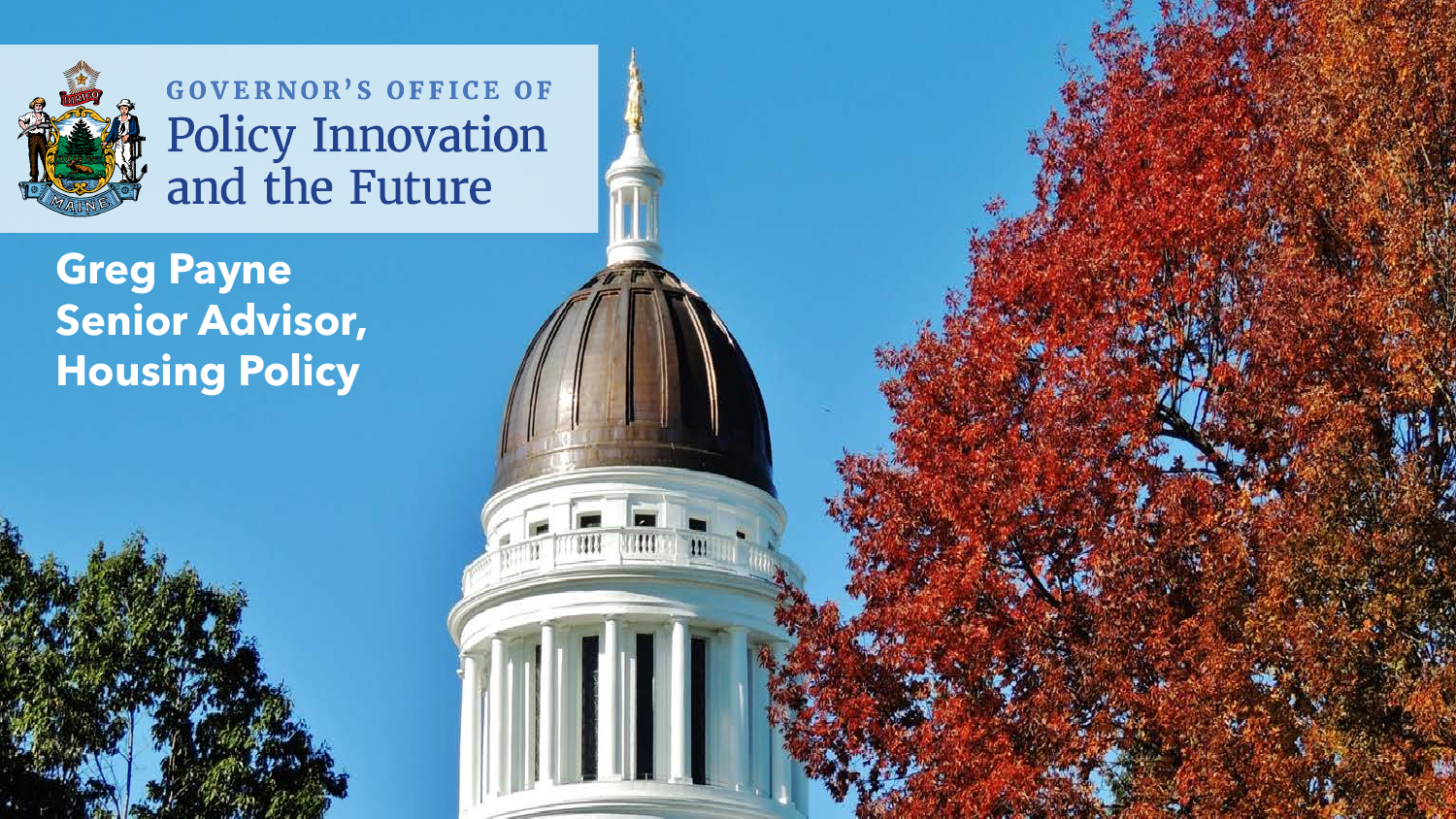### HISTORIC INVESTMENTS IN AFFORDABLE HOUSING DEVELOPMENT

- Release of \$15m senior housing bond
- \$80m State Affordable Housing Tax Credit Program
- \$38m in new funding from refinance of affordable housing bonds
- \$50m allocated through Maine Jobs & Recovery Plan:
	- \$10m Affordable Homeownership Program (January 2022)
	- \$10m Rural Affordable Rental Housing Program (May 2022)
	- \$30m 4% Low Income Housing Tax Credit Subsidy (Summer 2022)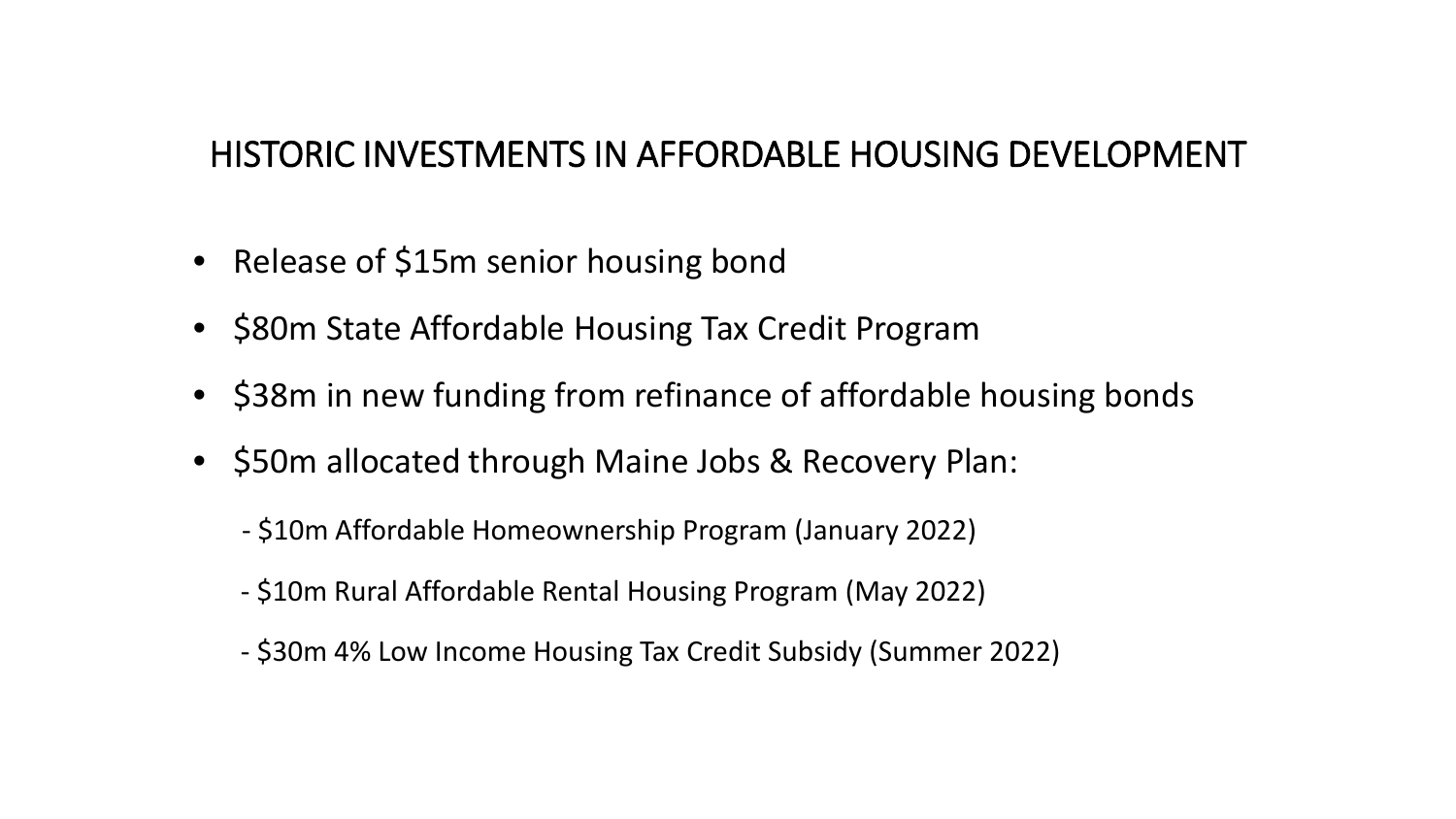## AFFORDABLE HOMEOWNERSHIP Program



| <b>Overview</b>                               | \$10 million program to increase the supply of moderately-priced homes available to Maine households<br>$\bullet$<br>Lowers the costs to developers of building single-family homes by providing 0% interest, forgivable loans<br>$\bullet$<br>Homes must be sold to households with incomes up to 120% of Area Median Income; price caps apply<br>$\bullet$<br>15-year affordability covenant attaches to all homes funded through program |
|-----------------------------------------------|---------------------------------------------------------------------------------------------------------------------------------------------------------------------------------------------------------------------------------------------------------------------------------------------------------------------------------------------------------------------------------------------------------------------------------------------|
| <b>Candidates &amp;</b><br><b>Eligibility</b> | Developers (for-profit or non-profit) of single-family homes may apply. Homes need not be detached in order to<br>be eligible for funding.                                                                                                                                                                                                                                                                                                  |
| <b>Accessing this</b><br>program              | Developers should submit applications to MaineHousing pursuant to the process described in the guide available<br>on the program website (link below).                                                                                                                                                                                                                                                                                      |
| <b>Timing</b>                                 | Program launched January 26, 2022<br>Applications are accepted on an on-going basis and will be reviewed on a first-come, first-serve basis as long<br>$\bullet$<br>as funding is available.                                                                                                                                                                                                                                                |
| Website                                       | https://www.mainehousing.org/programs-services/housing-development/developmentdetails/affordable-<br>homeownership-program                                                                                                                                                                                                                                                                                                                  |
| Who can I contact<br>with questions?          | Mark Wiesendanger, Director of Development, MaineHousing<br>mwiesendanger@mainehousing.org                                                                                                                                                                                                                                                                                                                                                  |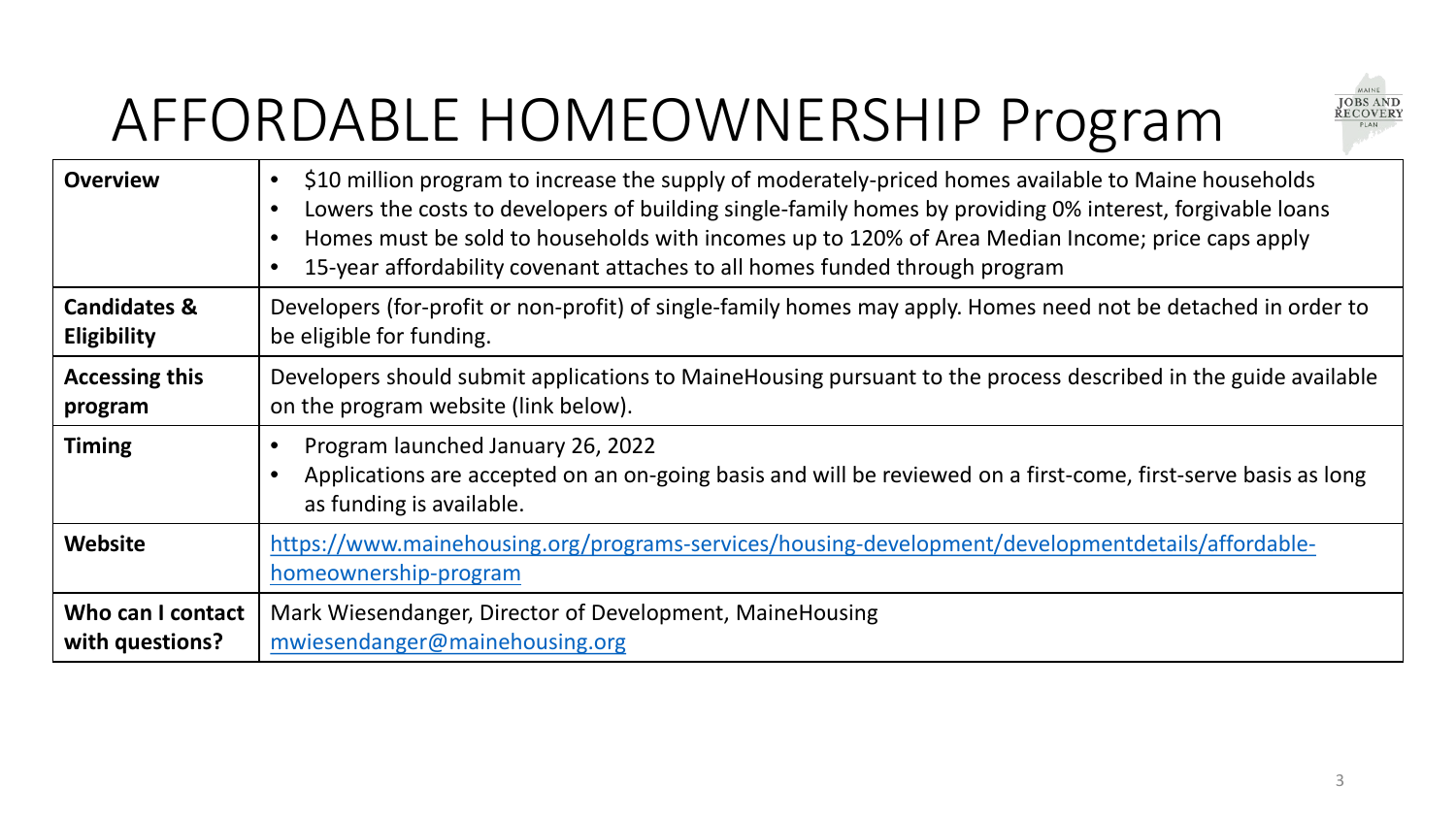#### **JOBS AND**<br>RECOVERY PLAN

# Rural AFFORDABLE rental housing program

| <b>Overview</b>         | \$10 million program to increase the supply of affordable rental homes in rural Maine communities<br>$\bullet$<br>Lowers the costs to developers of building 5–18 unit rental housing properties by providing 0% interest,<br>$\bullet$<br>forgivable loans<br>Homes must be rented to households with incomes up to 80% of Area Median Income<br>$\bullet$<br>45-year affordability covenant attaches to all homes funded through program<br>New construction, adaptive reuse and acquisition/rehabilitation projects are eligible for funding |
|-------------------------|-------------------------------------------------------------------------------------------------------------------------------------------------------------------------------------------------------------------------------------------------------------------------------------------------------------------------------------------------------------------------------------------------------------------------------------------------------------------------------------------------------------------------------------------------|
| <b>Candidates &amp;</b> | Developers (for-profit or non-profit) of rental homes may apply. Funding available for projects in communities                                                                                                                                                                                                                                                                                                                                                                                                                                  |
| <b>Eligibility</b>      | deemed rural pursuant to the U.S. Department of Agriculture's Office of Rural Development                                                                                                                                                                                                                                                                                                                                                                                                                                                       |
| <b>Accessing this</b>   | Developers should submit applications to MaineHousing pursuant to the process described in the guide available                                                                                                                                                                                                                                                                                                                                                                                                                                  |
| program                 | on the program website (link below)                                                                                                                                                                                                                                                                                                                                                                                                                                                                                                             |
| <b>Timing</b>           | Program launched May 10, 2022<br>$\bullet$<br>Applications are accepted on an on-going basis and will be reviewed on a first-come, first-serve basis as long<br>as funding is available                                                                                                                                                                                                                                                                                                                                                         |
| Website                 | https://www.mainehousing.org/docs/default-source/development/program-guides/rural-affordable-rental-<br>housing-program-guide.pdf?sfvrsn=32c08615 1                                                                                                                                                                                                                                                                                                                                                                                             |
| Who can I contact       | Mark Wiesendanger, Director of Development, MaineHousing                                                                                                                                                                                                                                                                                                                                                                                                                                                                                        |
| with questions?         | mwiesendanger@mainehousing.org                                                                                                                                                                                                                                                                                                                                                                                                                                                                                                                  |